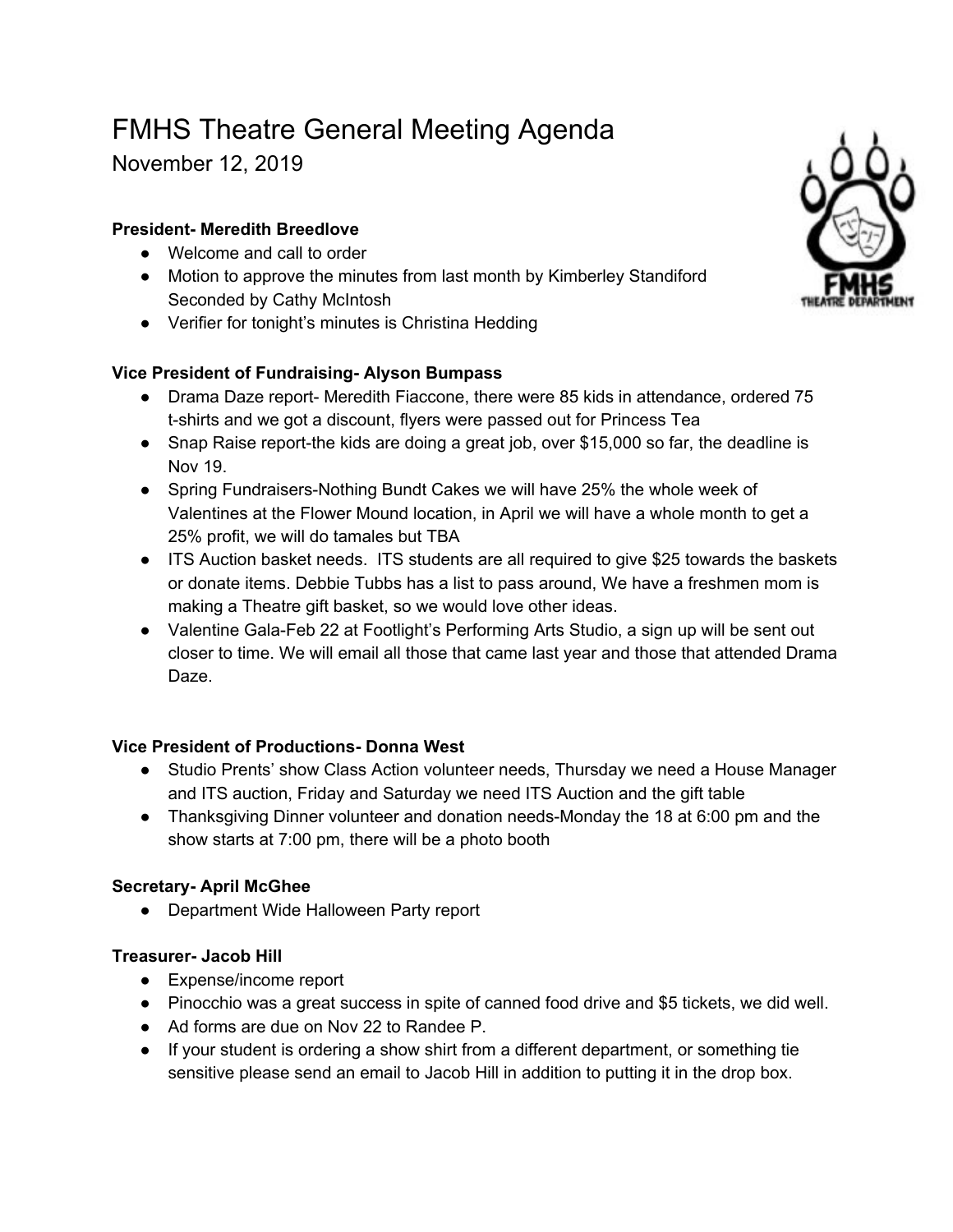● Be sure you are turning in your receipts as soon as possible so you can be reinbursed more quickly

#### **Director Reports:**

**Mr. Taylor- Director of Paws-Thank you for coming out in this cold. Thank you to all the volunteers for Pinocchio. The cheer station was a wonderful experience. Drama Daze was a huge success. Thank you Meredith Fiaccone! A very smooth and great day. We doubled our attendance from the last two years. Snap Raise is going well, please make one more push. Thank you to Randee P for getting our website looking so great. PAWS are doing duet and group scenes and studying a musical. OAP should be decided and cast before Christmas break. We are very excited about the freshmen class. They are a close and dynamic group. The future is bright!**

**Mr. Valentine- Director of Stage Prents' & Improv-Thank you so much for Pinocchio. It was great to see the younger audience. The canned food drive was a huge success, raising almost 600 cans. The Three Day Race, we learned a lot about the participants, camping out, had pictures taken our posters, we danced and cheered and we were told "this is what the stations are supposed to be like." The class made digital portfolios and used information, a resume, community service, a gallery of their work, samples of their talents and more. It is to teach them how to make a professional portfolio. The technician designs will be set up in the cafeteria at the Thanksgiving Dinner that will be going to ITS State Festival. Group numbers and individual numbers will all be performed at 7:00. State convention usually has 8000 kids. The kids go to classes, workshops and perform. All ITS kids have receive a festival schedule. Parents will drop off their kids at 7:30 am in the lobby of the Gaylord (the hotel lobby, not the convention). Pick up is Sunday at 1:00. We went over the rules and expectations with the kids. Their job is to get experience and learn. Room keys are turned in in the morning and they are not allowed into their rooms during the day. Curfew is strictly enforced by Grapevine police, it is 11:30 pm, and will ticket them. Kids need to pack snacks and food, but not appliances. There will be a group outing to Ice and lots of pictures. They will not be going to Nationals regardless of advancement.**

**Mrs. Wilson- Director of Studio Prents-Class Action show is this week. Sorry that rehearsals have run a little long. Come see the show. They are doing a great job. Things needed: Ivy League sweatshirt/t-shirt-Yale, MIT, Stanford size S or M for this week--by tomorrow, Costco needs-laundry detergent-Kristi Page will go, need someone that would be willing to take bags to donate to CCA-Kimberley Standiford mom will go, if you are a mom that likes to black Friday shop-still need small size suits size 28 inch waist, jacket size 32 or 34 if anyone is willing to purchase some we really need them, we need about 17 for musical-please come see Mrs. Wilson, she still needs volunteers to sew for musical**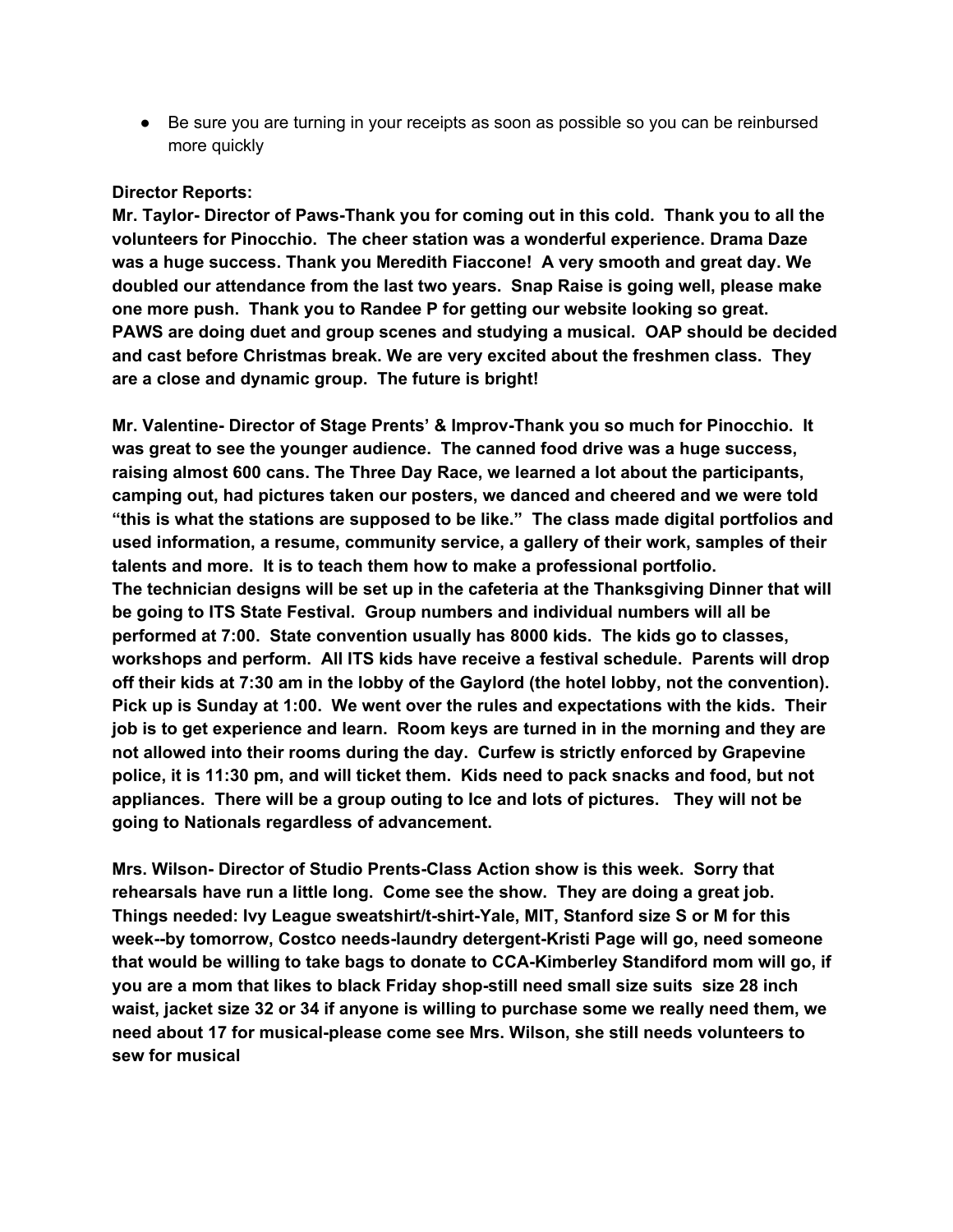**Mr. Patterson- Director of Tech Paws and Tech Prents'- The kids have been working on UIL designs, and the shows and musical. They are working hard and doing great. Still looking for typewriters and push button phones**

**Other business- Last bit of spirit wear is here and available--Courtney Archer.**

**Next Booster Meeting: December 10 7:00pm**

Visit us at www.fmhstheatre.net

#### **FMHS THEATRE DEPARTMENT 2019-2020 CALENDAR**

| November 11-13     | 3:30-5:30  | <b>Studio 'Prents Dress Rehearsals</b>  |
|--------------------|------------|-----------------------------------------|
| November 14-16     |            | <b>Studio 'Prents Performances</b>      |
| November 18        |            | <b>Thanksgiving Dinner/ITS Showcase</b> |
| November 21-23     |            | <b>Thespian State Festival-Gaylord</b>  |
| November 15-29     |            | Holiday                                 |
| December 9-10      |            | <b>Spring Term Auditions</b>            |
| December 10        | $7:00$ pm  | <b>Booster Club Meeting</b>             |
| December 16        | $7:00$ pm  | <b>Improv Show and Holiday Party</b>    |
| December 19-20     |            | <b>Finals</b>                           |
| December 23- Jan 3 |            | Holiday                                 |
| January 2-4        | $9 - 4$    | <b>Musical Rehearsal/Work Call</b>      |
| January 4          | $9-12;1-4$ | <b>Work Call</b>                        |
| January 7          |            | <b>Back to School</b>                   |
| <b>January 11</b>  | $9 - 4$    | <b>Work Call</b>                        |
| January 14         | 7:00 pm    | <b>Booster Club Meeting</b>             |
| January 18         | $9 - 4$    | <b>Work Call</b>                        |
| January 20-22      |            | <b>Musical Dress Rehearsals</b>         |
| January 23-26      |            | <b>Musical Performances</b>             |
| <b>February 3</b>  |            | One Act After School Rehearsals Begin   |
| <b>February 10</b> |            | Possible OAP Clinic @ Hebron HS         |
| <b>February 11</b> | 7:00 pm    | <b>Booster Club Meeting</b>             |
| <b>February 15</b> |            | Possible OAP Clinic @ Lewisville HS     |
| <b>February 17</b> |            | <b>Possible OAP rehearsal</b>           |
| <b>February 24</b> |            | Possible OAP Clinic @ The Colony HS     |
| March $5/6$        |            | Zone OAP Contest @ Irving Singley HS    |
| March 10           | $7:00$ pm  | <b>Boost Club Meeting</b>               |
| <b>March 12/13</b> |            | <b>End of 9 Weeks</b>                   |
|                    |            |                                         |